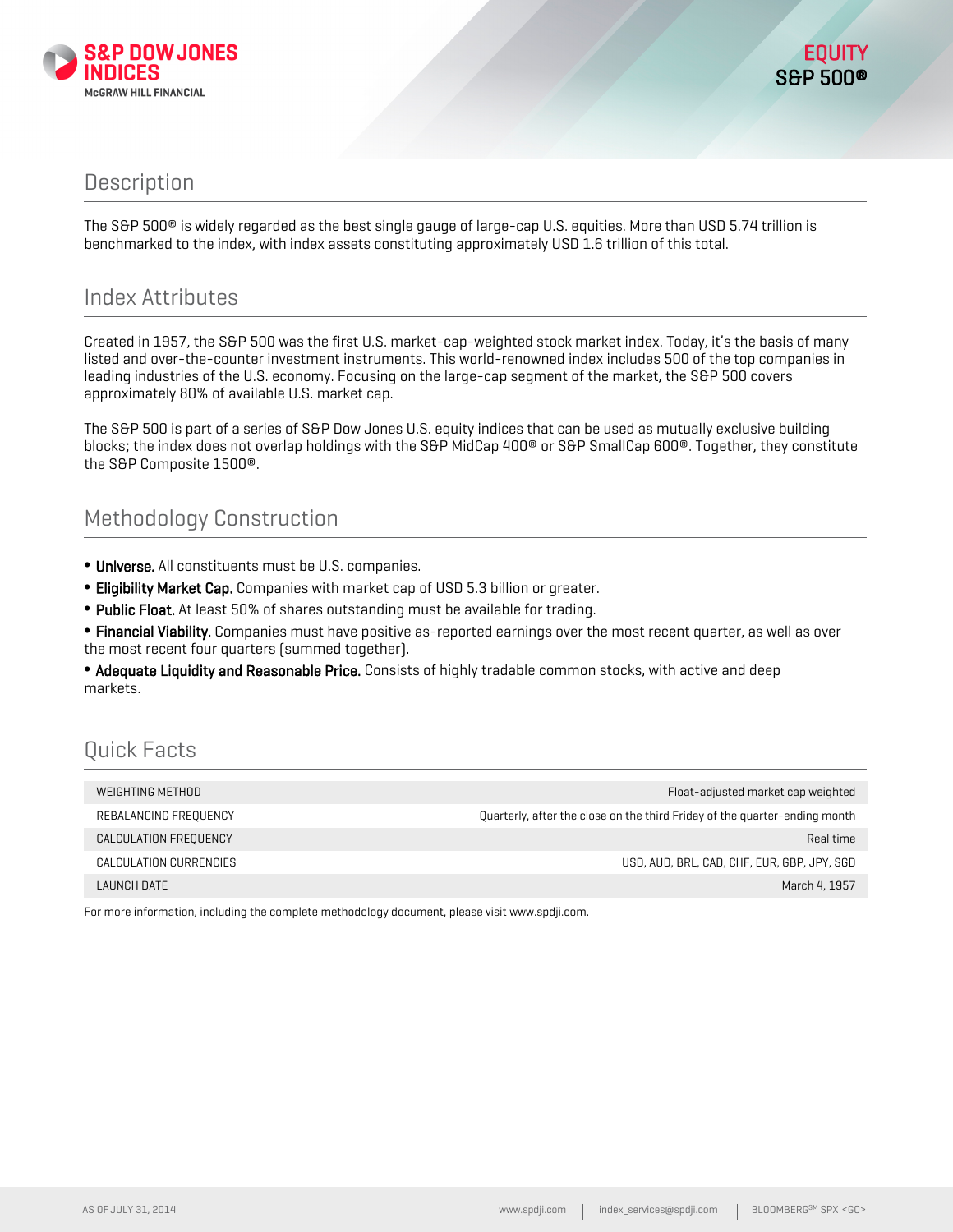

### Historical Performance



### Performance

| <b>INDEX LEVEL</b>   | <b>RETURNS</b> |       |            |        | ANNUALIZED RETURNS |        |               |
|----------------------|----------------|-------|------------|--------|--------------------|--------|---------------|
|                      | 1 MO           | 3 MDS | <b>YTD</b> | 1 YR   | 3 YRS              | 5 YRS  | <b>10 YRS</b> |
| <b>TOTAL RETURNS</b> |                |       |            |        |                    |        |               |
| 3,503.19             | $-1.38%$       | 3.02% | 5.66%      | 16.94% | 16.84%             | 16.79% | 8.00%         |
| <b>PRICE RETURNS</b> |                |       |            |        |                    |        |               |
| 1,930.67             | $-1.51%$       | 2.48% | 4.45%      | 14.53% | 14.32%             | 14.35% | 5.77%         |
| NET TOTAL RETURNS    |                |       |            |        |                    |        |               |
| 3,208.66             | $-1.42%$       | 2.86% | 5.30%      | 16.21% | 16.08%             | 16.05% | 7.31%         |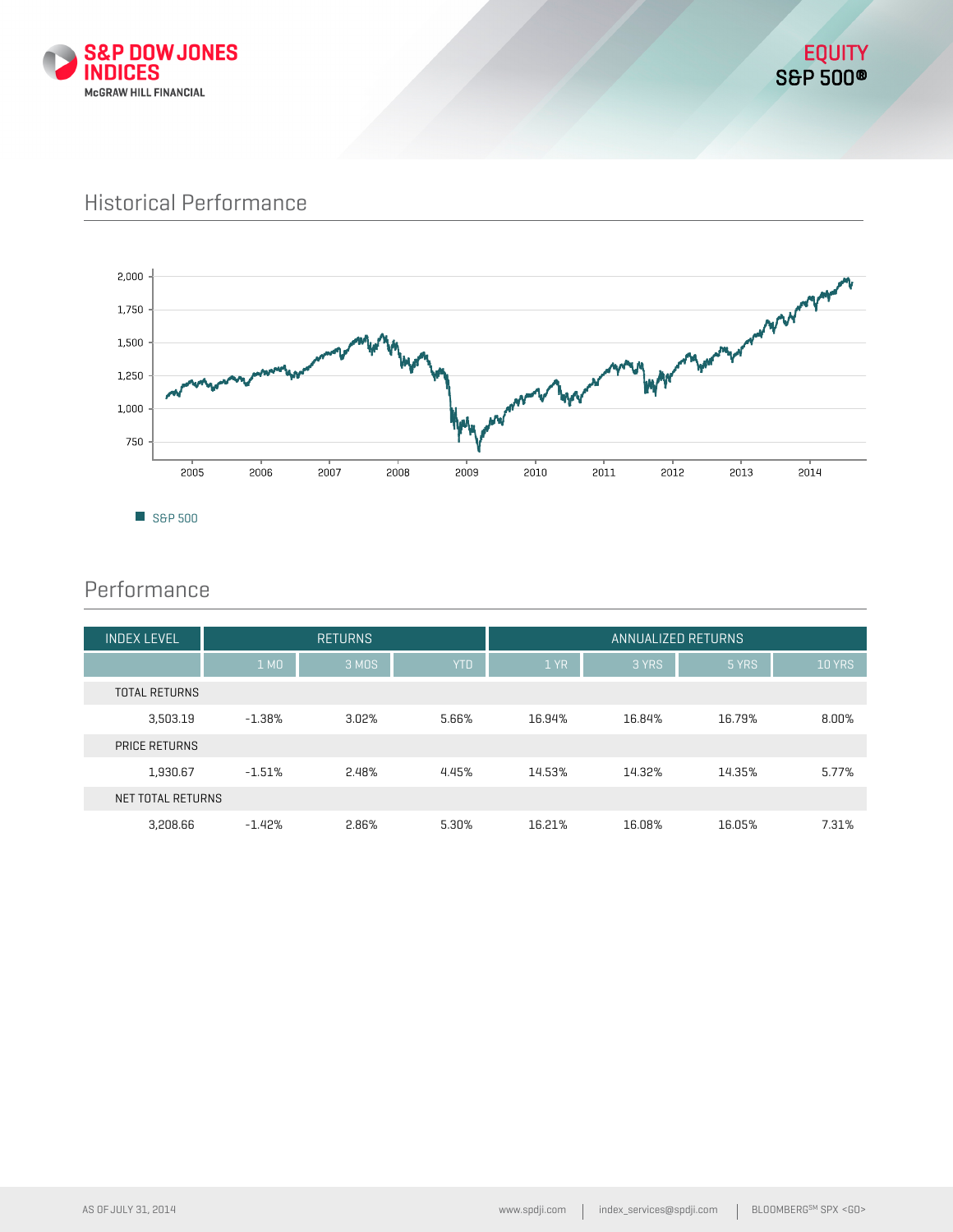

# Calendar Year Performance

| 2013                 | 2012              | 2011  | 2010   | 2009   | 2008      | 2007  | 2006   | 2005  | 2004   |
|----------------------|-------------------|-------|--------|--------|-----------|-------|--------|-------|--------|
| <b>TOTAL RETURNS</b> |                   |       |        |        |           |       |        |       |        |
| 32.39%               | 16.00%            | 2.11% | 15.06% | 26.46% | -37.00%   | 5.49% | 15.79% | 4.91% | 10.88% |
| PRICE RETURNS        |                   |       |        |        |           |       |        |       |        |
| 29.60%               | 13.41%            | 0.00% | 12.78% | 23.45% | $-38.49%$ | 3.53% | 13.62% | 3.00% | 8.99%  |
|                      | NET TOTAL RETURNS |       |        |        |           |       |        |       |        |
| 31.55%               | 15.22%            | 1.47% | 14.37% | 25.55% | $-37.45%$ | 4.90% | 15.14% | 4.33% | 10.21% |

#### Risk

| ANNUALIZED RISK                                         |        |               |       | I ANNUALIZED RISK-ADJUSTED RETURNS ' |               |
|---------------------------------------------------------|--------|---------------|-------|--------------------------------------|---------------|
| 3 YRS                                                   | 5 YRS  | <b>10 YRS</b> | 3 YRS | 5 YRS                                | <b>10 YRS</b> |
| STD DEV                                                 |        |               |       |                                      |               |
| 12.20%                                                  | 13.18% | 14.66%        | 1.38  | 1.27                                 | 0.55          |
| Calculated based on total returns using monthly values. |        |               |       |                                      |               |

Calculated based on total returns using monthly values.

### Fundamentals

| P/E [TRAILING] | P/E [PROJECTED] | P/B  | <b>DIVIDEND YIELD</b> | <b>P/SALES</b> | <b>P/CASH FLOW</b> |
|----------------|-----------------|------|-----------------------|----------------|--------------------|
| 18.57          | 15.02           | 2.61 | 2.05%                 | 1.66           | 25.45              |

P/E (Projected) and Dividend Yield are as of July 31, 2014; P/E (Trailing), P/B, P/Sales, and P/Cash Flow are as of March 31, 2014.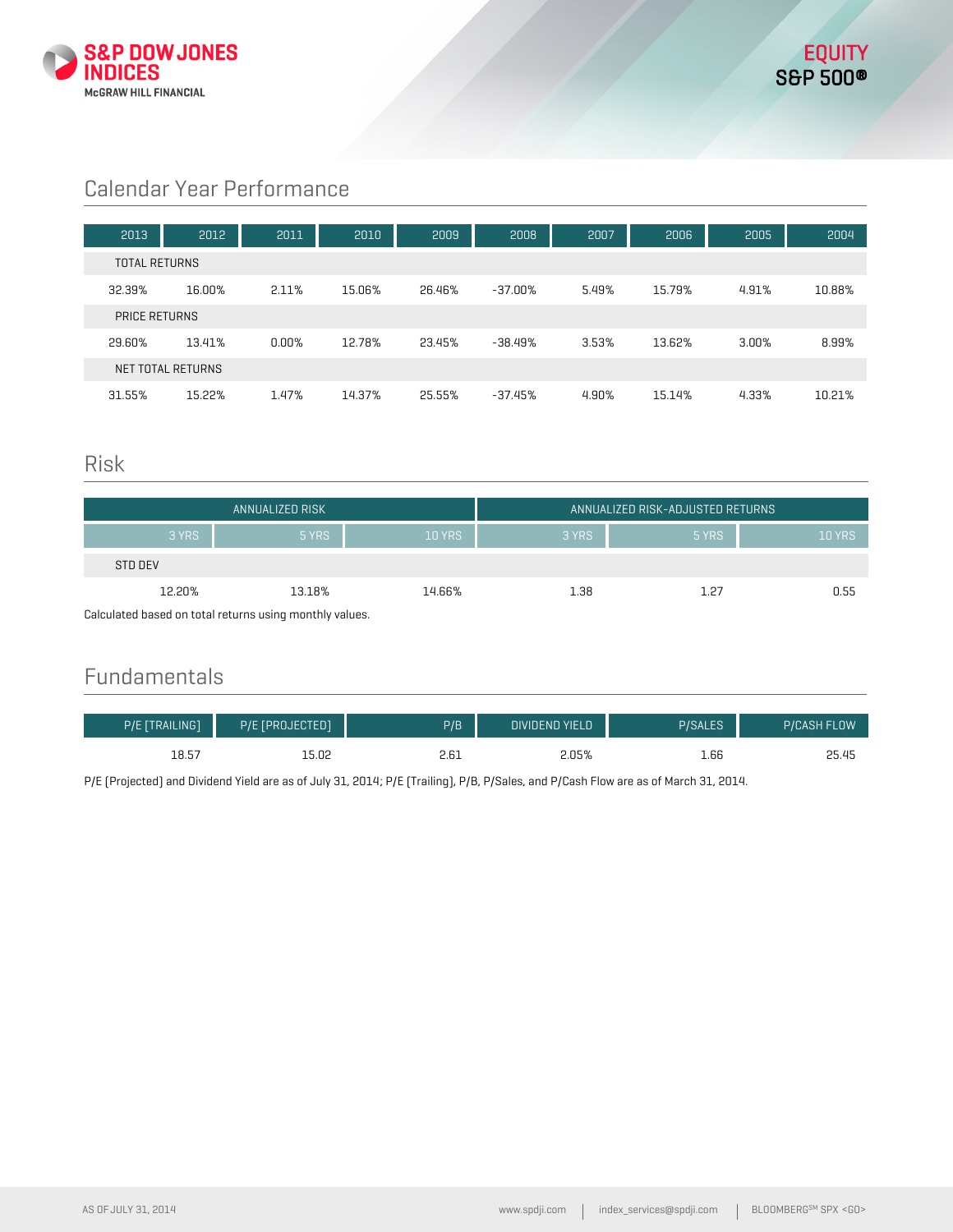

### Index Characteristics

| NUMBER OF CONSTITUENTS                 | 501        |
|----------------------------------------|------------|
| CONSTITUENT MARKET CAP [ USD MILLION ] |            |
| MEAN TOTAL MARKET CAP                  | 36,256.15  |
| LARGEST TOTAL MARKET CAP               | 576,255.28 |
| SMALLEST TOTAL MARKET CAP              | 3,795.56   |
| MEDIAN TOTAL MARKET CAP                | 17,464.13  |
| WEIGHT LARGEST CONSTITUENT [%]         | 3.4        |
| WEIGHT TOP 10 CONSTITUENTS [%]         | 17.5       |

### Top 10 Constituents By Index Weight

| <b>CONSTITUENT</b>   | <b>SYMBOL</b> | SECTOR*                 |
|----------------------|---------------|-------------------------|
| Apple Inc.           | AAPL          | Information Technology  |
| Exxon Mobil Corp     | <b>XOM</b>    | Energy                  |
| Microsoft Corp       | <b>MSFT</b>   | Information Technology  |
| Johnson & Johnson    | <b>JNJ</b>    | <b>Health Care</b>      |
| General Electric Co  | GE            | Industrials             |
| <b>Chevron Corp</b>  | <b>CVX</b>    | Energy                  |
| Wells Fargo & Co     | <b>WFC</b>    | Financials              |
| Berkshire Hathaway B | BRK.B         | <b>Financials</b>       |
| JP Morgan Chase & Co | <b>JPM</b>    | Financials              |
| Procter & Gamble     | PG            | <b>Consumer Staples</b> |

\*Based on GICS® sectors

## Sector\* Breakdown



\*Based on GICS® sectors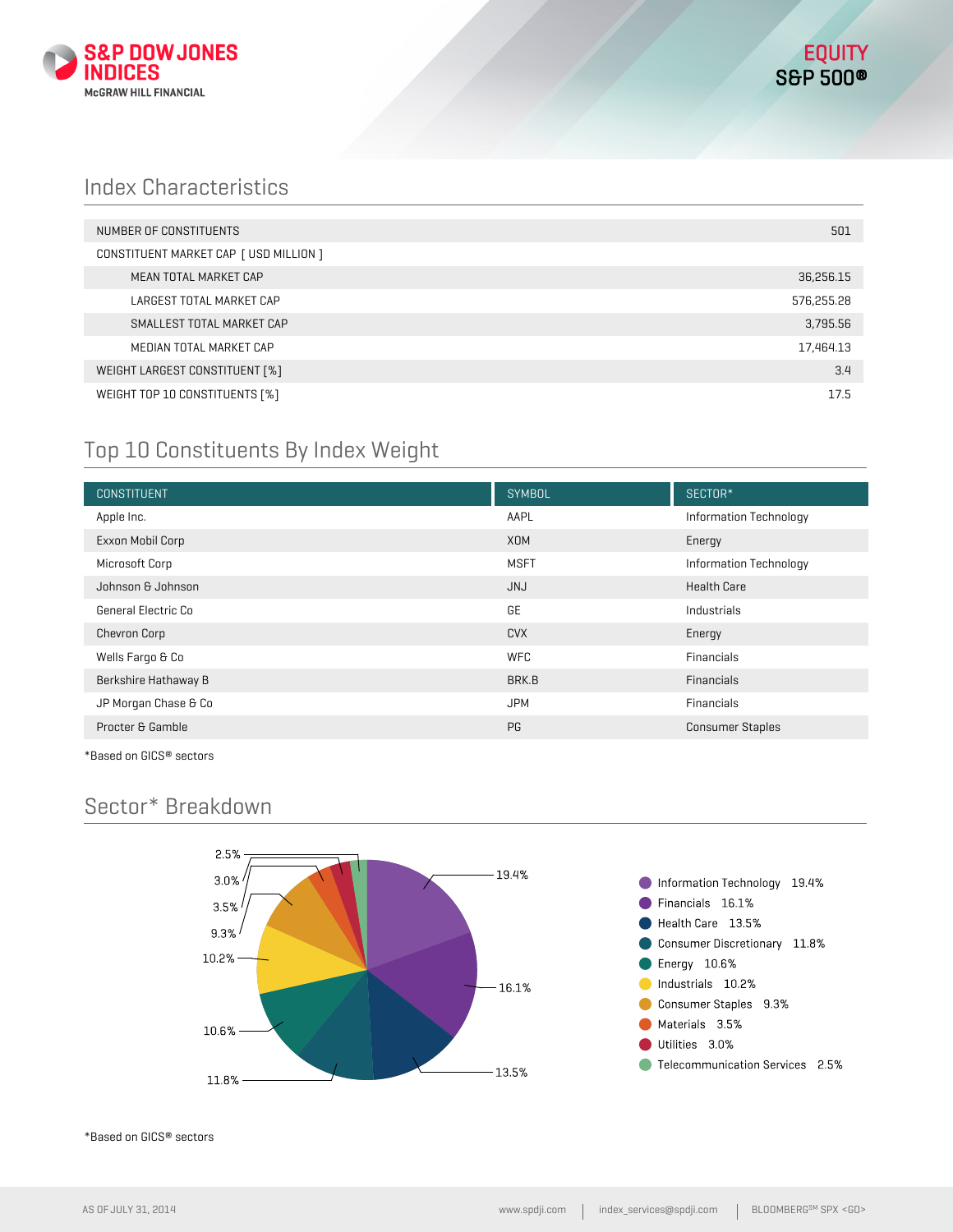

# Country Breakdown

| COUNTRY       | NUMBER OF CONSTITUENTS | $\blacksquare$ TOTAL MARKET CAP [USD MILLION] $\blacksquare$ INDEX WEIGHT [%] |       |
|---------------|------------------------|-------------------------------------------------------------------------------|-------|
| United States | 501                    | 18.164.330.04                                                                 | 100.0 |

### **Tickers**

|                      | <b>BLOOMBERG</b> | <b>REUTERS</b> |
|----------------------|------------------|----------------|
| PRICE RETURNS        | <b>SPX</b>       | .SPFIV         |
| <b>TOTAL RETURNS</b> | <b>SPXT</b>      | .SPXT          |
| NET TOTAL RETURNS    | SPTR500N         | .SPXNTR        |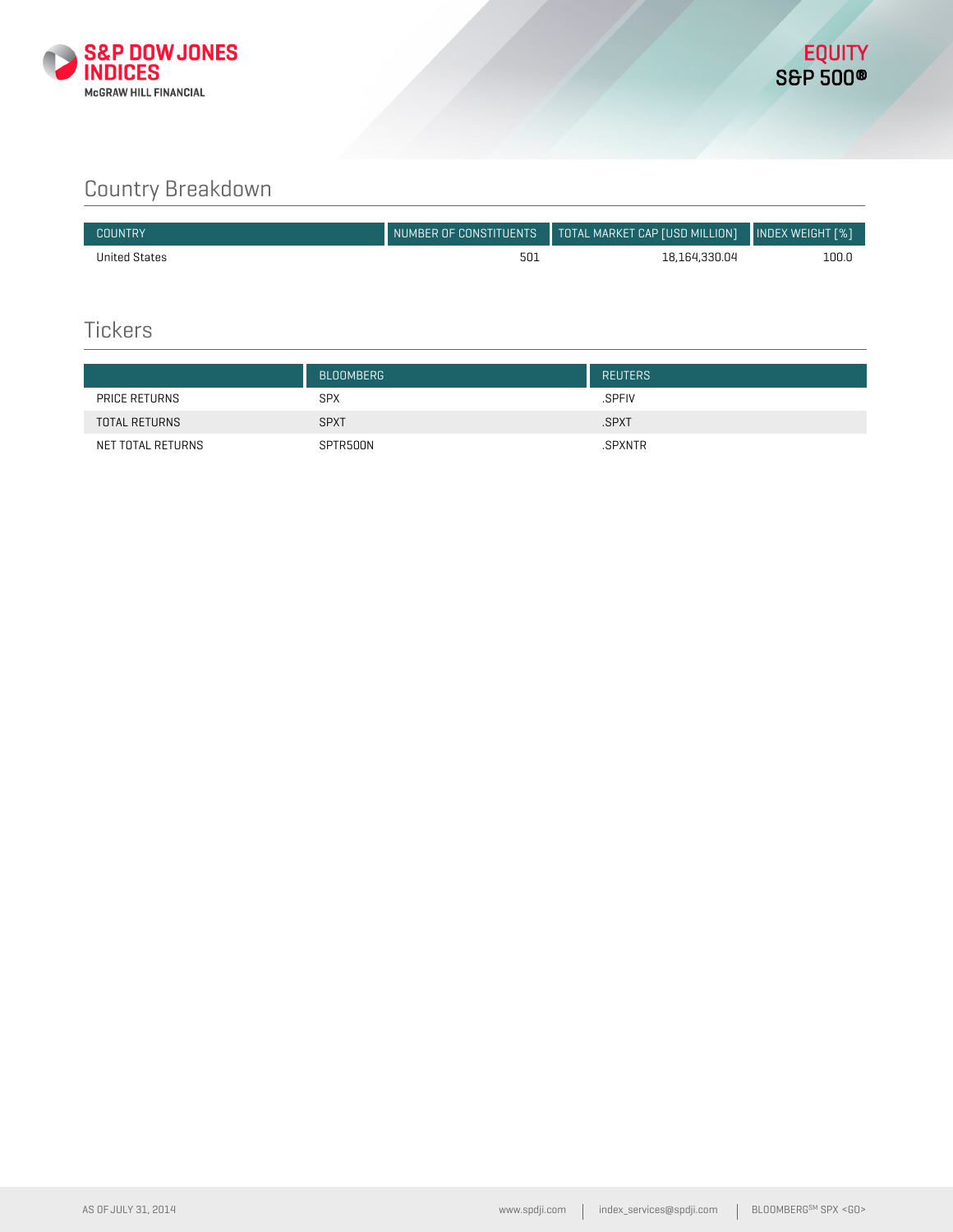

### Related Products

This is a complete list of all ETFs and ETNs currently linked to this selection of indices. While we have tried to include all ETFs and ETNs, we do not guarantee the completeness of such list. S&P Dow Jones Indices does not sponsor, endorse, sell, promote or manage any product linked to our indices.

| PRODUCT NAME                                         | PRODUCT TYPE | EXCHANGE           | <b>TICKER</b>   |
|------------------------------------------------------|--------------|--------------------|-----------------|
| Amundi ETF S&P 500                                   | ETF          | <b>EN Paris</b>    | 500 FP          |
| Barclays ETN+long B Leveraged ETN Linked to S&P 500  | ETN          | U.S.               | <b>BXUBUS</b>   |
| Barclays ETN+long C Leveraged ETN Linked to S&P 500  | ETN          | U.S.               | <b>BXUC US</b>  |
| Barclays ETN+short B Leveraged ETN Linked to S&P 500 | <b>ETN</b>   | U.S.               | <b>BXDBUS</b>   |
| <b>BMO S&amp;P 500 ETF</b>                           | ETF          | Toronto            | ZSP CN          |
| Bosera Standard and Poor's 500 ETF                   | ETF          | Shanghai Stock     | 513500          |
| Calamos Focus Growth ETF                             | ETF          | null               | CFGE            |
| ComStage ETF S&P 500                                 | <b>ETF</b>   | Xetra ETF          | C012 GR         |
| CS ETF [IE] on S&P 500                               | ETF          | SIX Swiss Exchange | <b>CSSPX SW</b> |
| db x-trackers S&P 500                                | ETF          | London             | <b>XSPXLN</b>   |
| Direxion Daily S&P 500 Bear 3X Shares                | ETF          | NYSE Arca          | <b>SPXS</b>     |
| Direxion Daily S&P 500 Bull 2X Shares                | ETF          | <b>NYSE Arca</b>   | SPUU            |
| Direxion Daily S&P 500 Bull 3X Shares                | <b>ETF</b>   | NYSE Arca          | SPXL            |
| Horizons BetaPro S&P 500 Inverse ETF                 | <b>ETF</b>   | Toronto            | HIU CN          |
| Horizons BetaPro S&P 500 <sup>®</sup> Bear Plus ETF  | ETF          | Toronto            | <b>HSUCN</b>    |
| Horizons BetaPro S&P 500 <sup>®</sup> Bull Plus ETF  | <b>ETF</b>   | Toronto            | HSD CN          |
| Horizons Universa US Black Swan ETF                  | ETF          | Toronto            | HUS/U CN        |
| HSBC ETF S&P 500                                     | ETF          | London             | <b>HSPXLN</b>   |
| iPath Long Extended S&P 500 TR Index ETN             | ETN          | U.S.               | <b>SFLAUS</b>   |
| iShares S&P 500                                      | <b>ETF</b>   | <b>NYSE Arca</b>   | <b>IVV</b>      |
| iShares S&P 500 (Acc)                                | <b>ETF</b>   | London             | <b>SACCLN</b>   |
| iShares S&P 500 Index ETF                            | <b>ETF</b>   | Toronto            | <b>XUS CN</b>   |
| iShares S&P 500 Index Fund                           | ETF          | London             | <b>IUSALN</b>   |
| Listed Index Fund US Equity (S&P 500)                | ETF          | Tokyo              | 1547 JP         |
| Lyxor ETF S&P 500                                    | ETF          | London             | <b>LSPULN</b>   |
| LYXOR UCITS ETF S&P 500 Daily Hedged D-EUR           | <b>ETF</b>   | <b>EN Paris</b>    | SP5H FP         |
| PowerShares S&P 500 BuyWrite Portfolio               | ETF          | NYSE Arca          | PBP             |
| S&P 500 Source ETF                                   | <b>ETF</b>   | London             | <b>SPXS LN</b>  |
| S&P 500 SPDR                                         | ETF          | NYSE Arca          | <b>SPY</b>      |
| S&P 500 THEAM Easy UCITS ETF - C EUR                 | ETF          | <b>EN Paris</b>    | ESE FP          |
| S&P 500 THEAM Easy UCITS ETF - C/D USD               | ETF          | EN Paris           | ESDD FP         |
| S&P 500 THEAM Easy UCITS ETF - USD                   | <b>ETF</b>   | <b>EN Paris</b>    | ESD FP          |
| Short S&P 500 ProShares                              | ETF          | NYSE Arca          | <b>SH</b>       |
| SPDR S&P 500 ETF                                     | <b>ETF</b>   | Xetra ETF          | SPY5 GR         |
| UBS ETFs plc - MAP Balanced 7 UCITS ETF SF           | <b>ETF</b>   | SIX Swiss Ex       | M7USAS          |
| UBS ETFs Plc - S&P 500 Index                         | <b>ETF</b>   | SIX Swiss Exchange | S5USAS SW       |
| Ultra S&P500 ProShares                               | <b>ETF</b>   | NYSE Arca          | <b>SSO</b>      |
| UltraPro S&P500                                      | ETF          | NYSE Arca          | <b>UPRO</b>     |
| UltraPro Short S&P500                                | <b>ETF</b>   | NYSE Arca          | SPXU            |
| Ultrashort S&P 500 Proshares                         | <b>ETF</b>   | NYSE Arca          | SDS             |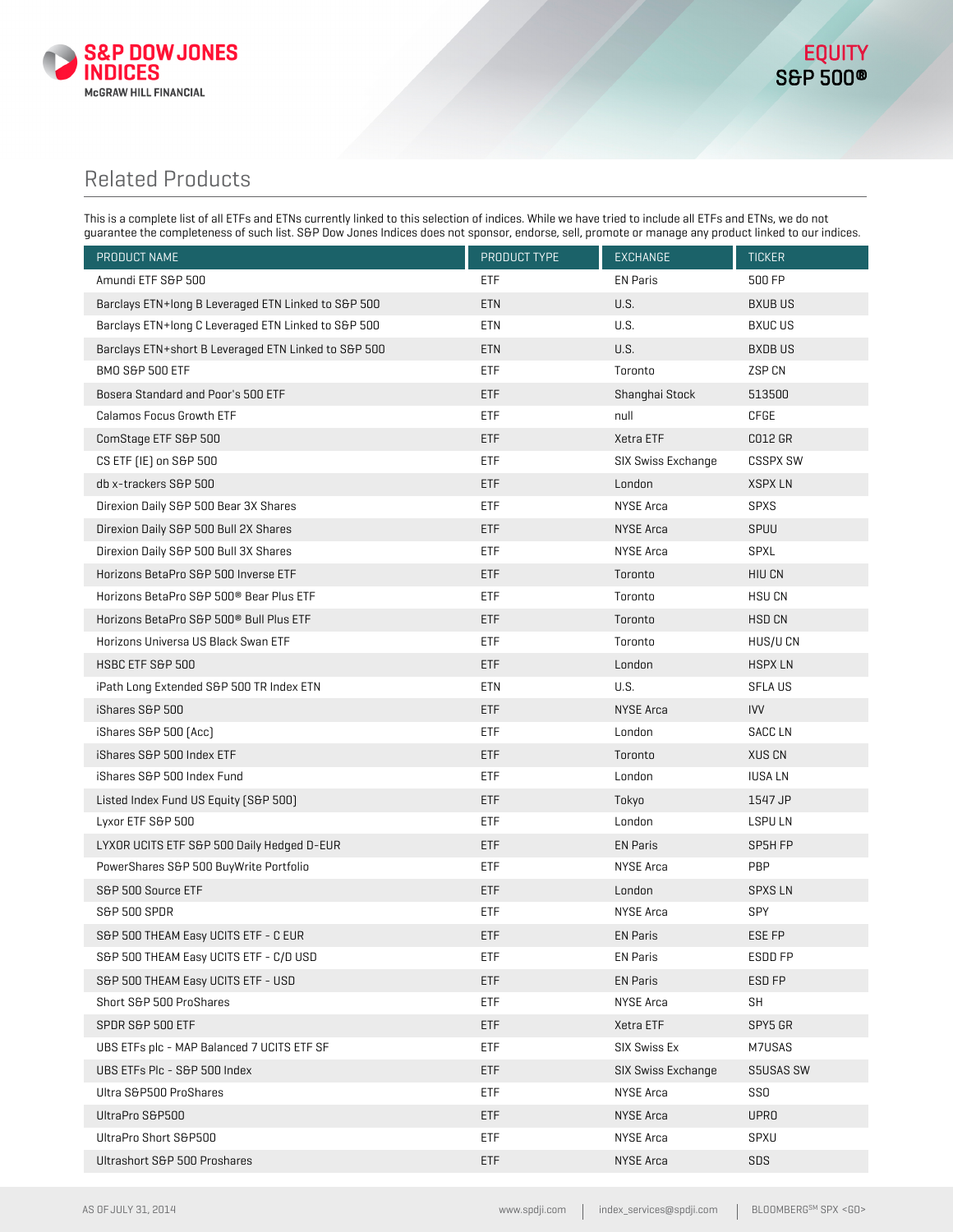

| PRODUCT NAME               | PRODUCT TYPE | EXCHANGE  | <b>TICKER</b> |
|----------------------------|--------------|-----------|---------------|
| Vanquard S&P 500 ETF       | ETF          | NYSE Arca | VOO           |
| Vanquard S&P 500 ETF       | <b>ETF</b>   | London    | VUSA LN       |
| Vanquard S&P 500 Index ETF | <b>ETF</b>   | Toronto   | <b>VFV CN</b> |